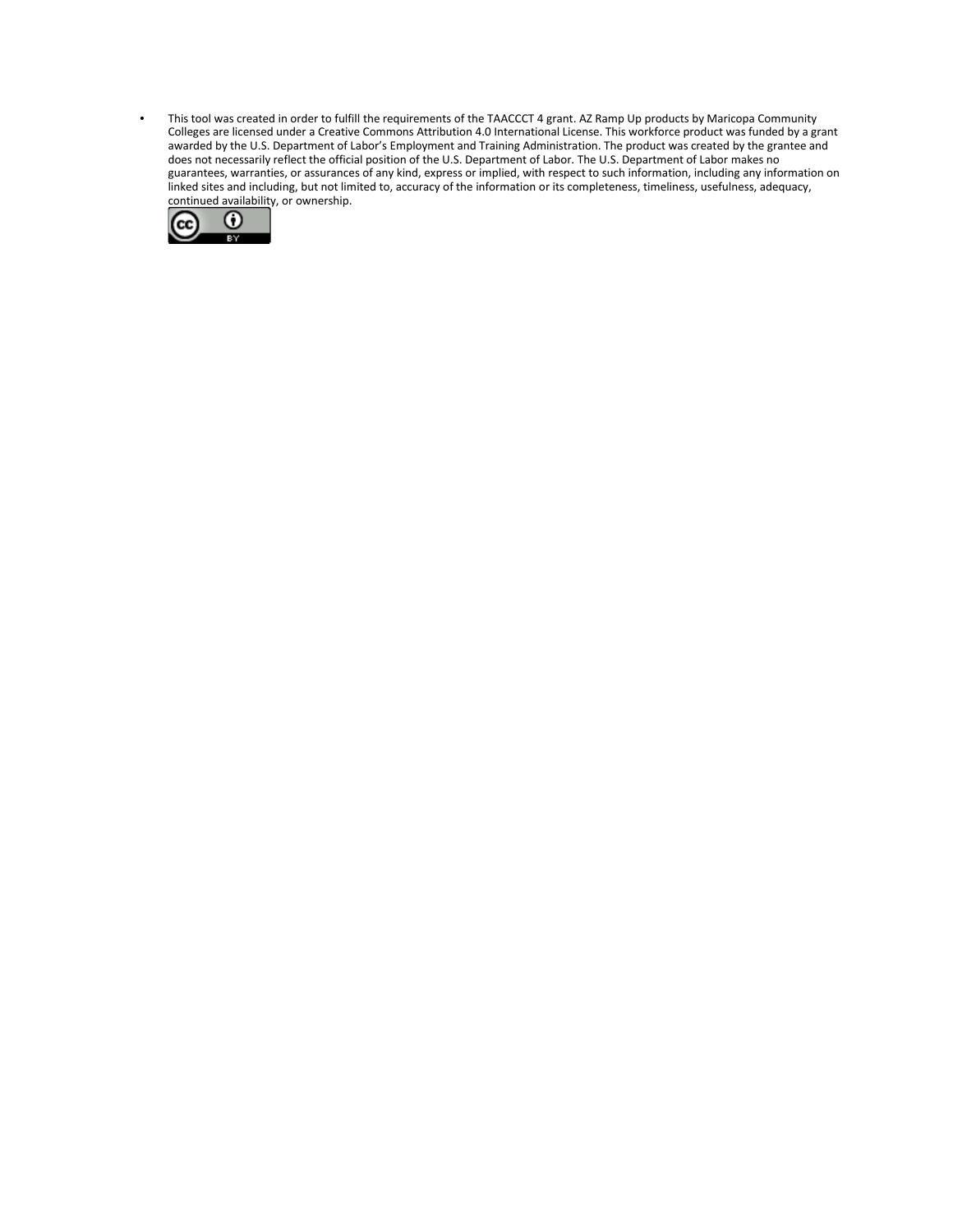320 x 50



468 x 60



CNC & Manual Machining Certificates



 $\bigcirc$ 

 $\odot$ 

CNC & Manual Machining Certificates